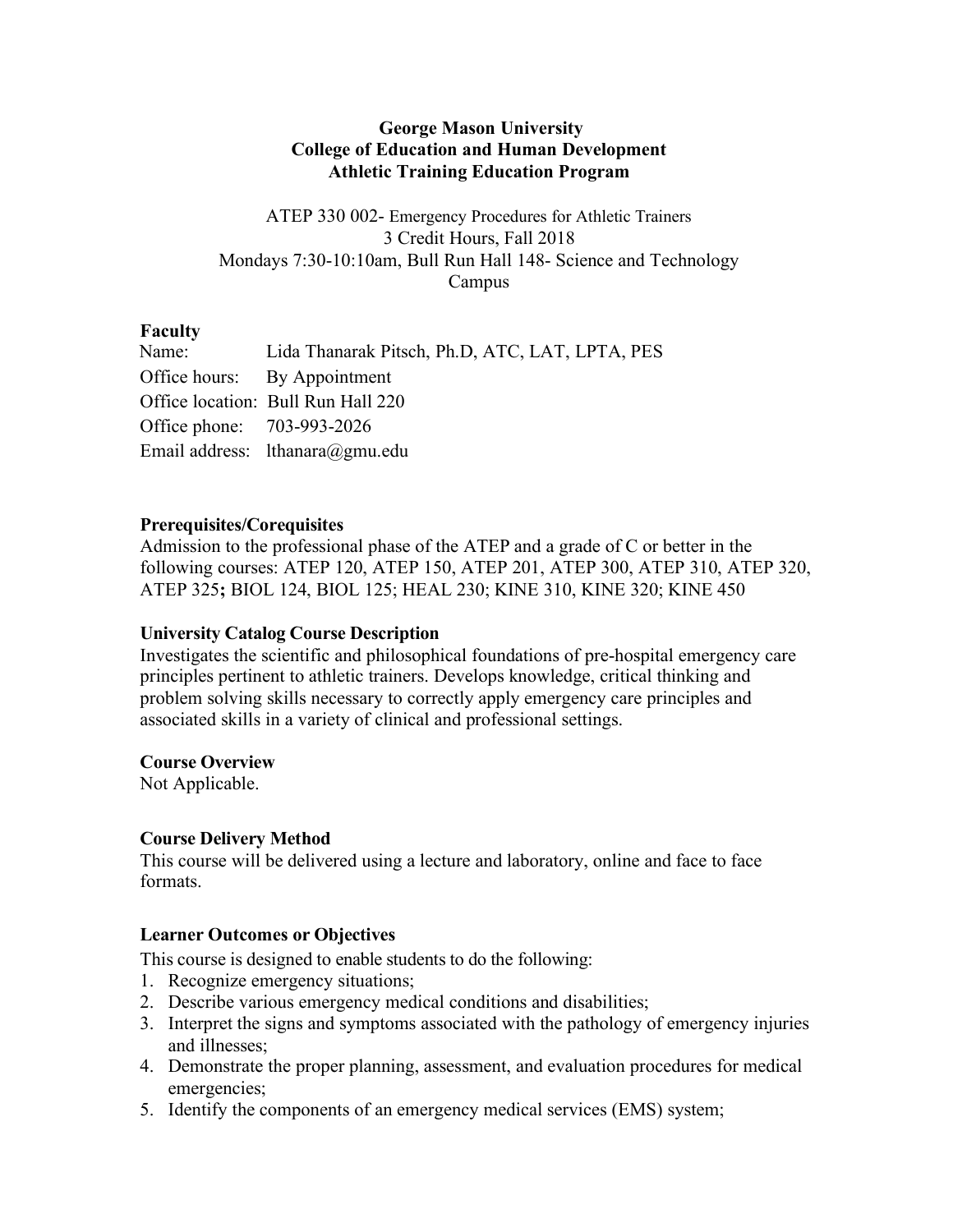- 6. Employ emergency care skills for injury and illnesses;
- 7. Demonstrate the ability to select and utilize appropriate emergency medical equipment; and
- 8. Triage emergency medical conditions and determine appropriate interventions and/or medical referral.

## **Professional Standards**

The course meets Commission on Accreditation of Athletic Training Education (CAATE) competencies and proficiencies in one or more of the following content areas: evidencebased practice, prevention and health promotion, clinical examination and diagnosis, acute care of injury and illness, therapeutic interventions, psychosocial strategies and referral, healthcare administration, professional development and responsibility.

### **Required Texts**

Miller, Berry. (2011). *Emergency Response Management for Athletic Trainers*, 1st ed. Lippincott Williams & Wilkins, Philadelphia.

## **Suggested Readings**

NATA Position Statements.

## **Course Performance Evaluation**

Students are expected to submit all assignments on time in the manner outlined by the instructor. Students will be evaluated on content standards (knowledge gained) and performance (demonstration of the content). Content standards will be assessed via written quizzes and exams. Performance will be assessed through completion of class activities.

# • **Emergency Skills Assessment**

Students will be required to perform two patient assessments which is the practical portion of the student's cognitive and psychomotor competencies. All assessments are cumulative.

# • **Quizzes**

There will be daily quizzes during the semester. Quizzes will be objective or shortanswer in nature. Information in the textbook, presented for reading assignments, lecture as well as lab will be used in the quizzes. Quizzes will be given during the first 5 minutes of class time. **If you are late for class, you may not make-up the quiz once it has started.**

### • **Athletic Emergency Presentation**

Students will be required to present on an assigned emergency topic related to the emergency care in athletics as discussed in class. A project description will be provided separately.

• **Written Examinations**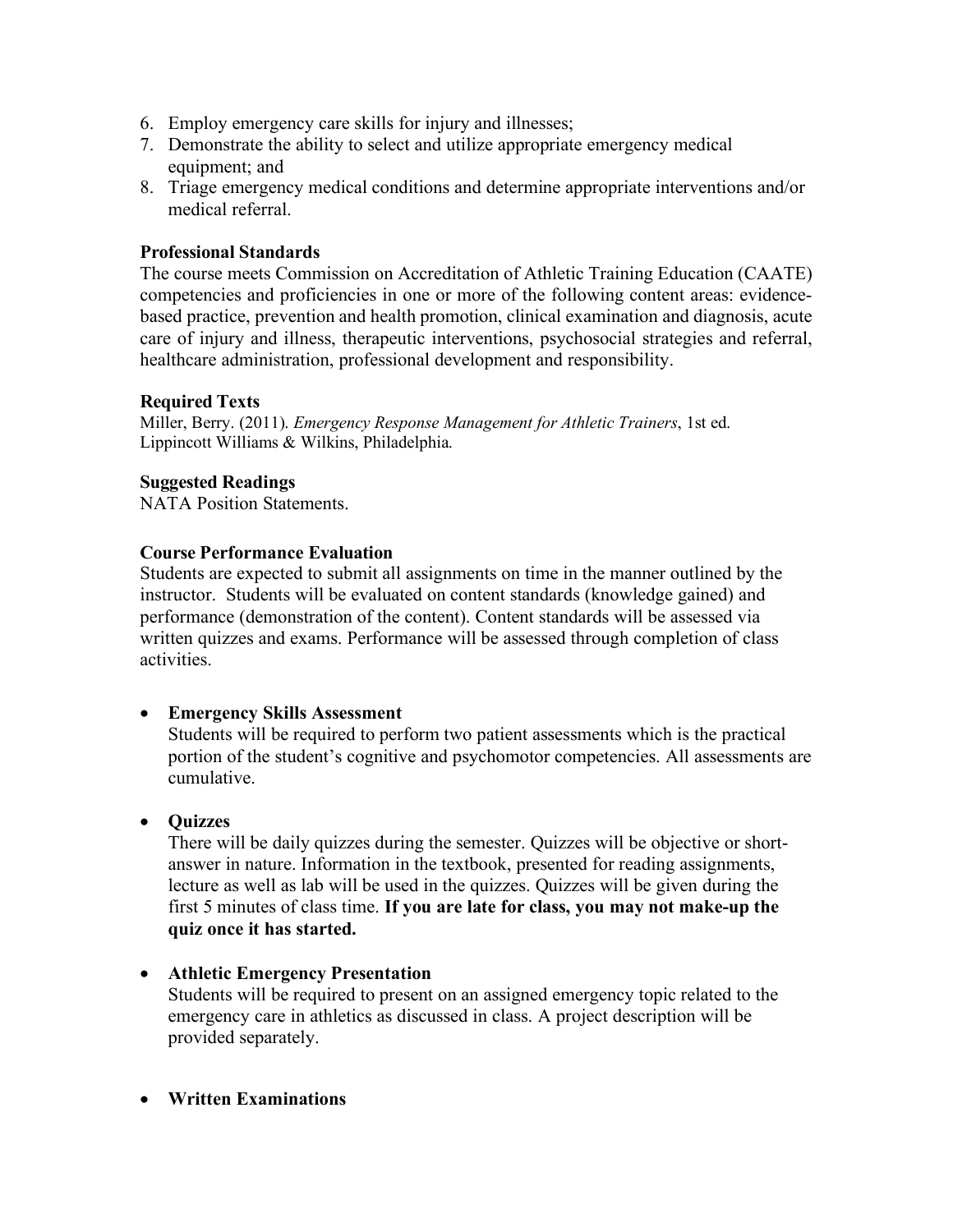Three written exams will consist of written and practical portions assessing students' cognitive competencies.

# • **Course Performance Evaluation Weighting**

| <b>ASSESSMENT METHOD</b>               | <b>NUMBER</b> | <b>POINTS EACH</b> | POINTS TOTAL |
|----------------------------------------|---------------|--------------------|--------------|
| <b>Emergency Skills Assessment</b>     |               |                    | 375          |
| Written Examinations                   |               |                    | 375          |
| Quizzes                                |               |                    | 90           |
| <b>Athletic Emergency Presentation</b> |               |                    | 50           |
| <b>TOTAL</b>                           |               |                    | 880          |

The student's final letter grade will be earned based on the following scale:

A: (93%) A-:  $(90\%)$ B+: (87%) B: (83%) B-:  $(80\%)$  $C+:(77%)$  $C: (73%)$  $C-$ : (70%) D:  $(63\%)$  $F: < 63\%$ 

### **Professional Dispositions**

Students are expected to exhibit professional behaviors and dispositions at alltimes. It is critical each student conduct themselves in an appropriate manner and decorum fitting of a health care provider. Making light of injuries, conditions, or illnesses that is not respectful to the class, instructor, or patient study will not be tolerated. Submission of documents or assignments should not include personal information and comply with Health Insurance Portability & Accountability Act (HIPPA) regulations.

### **Professional Dispositions**

See https://cehd.gmu.edu/students/polices-procedures/

### **Class Schedule**

|                   |      | DAY DATE COURSE TOPIC                                |           |  |  |  |  |
|-------------------|------|------------------------------------------------------|-----------|--|--|--|--|
| <b>ASSIGNMENT</b> |      |                                                      |           |  |  |  |  |
| M                 | 8/27 | Introduction to class-The Certified Athletic Trainer | Chapter 1 |  |  |  |  |
|                   |      | F2F: Bagging                                         |           |  |  |  |  |
| M                 | 9/10 | Primary, Secondary, & Ongoing Assessment             |           |  |  |  |  |
|                   |      | <i>F2F: ABC &amp; LOC</i>                            |           |  |  |  |  |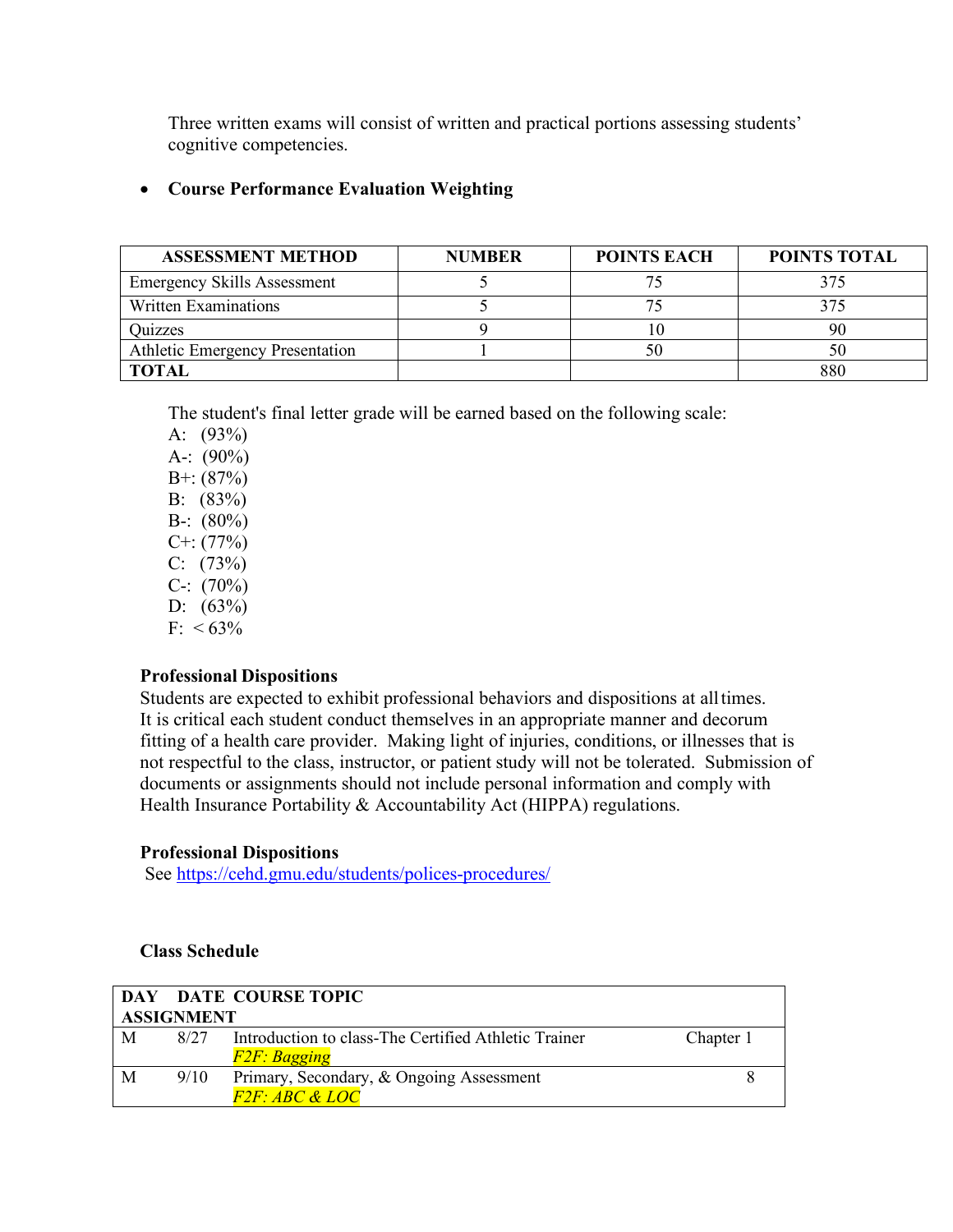|     | 9/10   | Assessment of Vital Signs                                                       | 9  |
|-----|--------|---------------------------------------------------------------------------------|----|
|     |        | <i>F2F: ABC &amp; LOC</i>                                                       |    |
| M   | 9/17   | Recognition & Management of Hypofusion                                          | 13 |
|     |        | F2F: Vital signs, pulse, blood pressure, oxygen, respiration, temperature, pain |    |
|     | 9/17   | General Medical/Sudden Illness                                                  | 19 |
|     |        | F2F: Vital signs, pulse, blood pressure, oxygen, respiration, temperature, pain |    |
| M   | 9/24   | <b>WRITTEN TEST #1 Chapters 1, 8, 9, 13 &amp; 19</b>                            |    |
|     |        | <b>SKILLS ASSESSMENT#1</b>                                                      |    |
| M   | 10/1   | Allergic Reactions & Poisons                                                    | 20 |
|     |        | F2F: Vital signs, pulse, blood pressure, oxygen, respiration, temperature, pain |    |
|     | 10/1   | <b>Environmental Emergencies</b>                                                | 18 |
|     |        | F2F: Epi-pen, glucose, poison, shock, asthma                                    |    |
| Tue | 10/9   | <b>Environmental Emergencies</b>                                                | 18 |
|     |        | F2F: Epi-pen, glucose, poison, shock, asthma                                    |    |
| M   | 10/15  | <b>WRITTEN TEST #2 Chapters 18, 20</b>                                          |    |
|     |        | <b>SKILLS ASSESSMENT #2</b>                                                     |    |
| M   |        | 10/22 Recognition & Management of Soft Tissue Injuries                          | 14 |
|     |        | <b>F2F: Wound care</b>                                                          |    |
|     |        | 10/22 Recognition & Management of Head & Spine Injuries                         | 14 |
|     |        | <b>F2F: Wound care</b>                                                          |    |
| M   |        | 10/29 Recognition & Management of Head & Spine Injuries                         | 17 |
|     |        | F <sub>2F</sub> : Wound care                                                    |    |
|     |        | 10/29 Recognition & Management of Skeletal Injuries                             | 17 |
|     |        | <b>F2F: Immobilization</b>                                                      |    |
| M   | $11/5$ | <b>WRITTEN TEST #3 Chapters 14, 17</b>                                          |    |
|     |        | <b>SKILLS ASSESSMENT #3 (Athletic Emergency Presentation)</b>                   |    |
| M   |        | 11/12 Recognition & Management of Skeletal Injuries                             | 15 |
|     |        | <b>F2F: Immobilization</b>                                                      |    |
|     |        | 11/12 Immobilization Techniques                                                 | 15 |
|     |        | F <sub>2F</sub> : Immobilization                                                |    |
|     |        | 11/12 Recognition & Management of Breathing Emergencies                         | 16 |
|     |        | F <sub>2F</sub> : Spine Board                                                   |    |
| M   |        | 11/19 Recognition & Management of Breathing Emergencies                         | 10 |
|     |        | F <sub>2F</sub> : Spine Board                                                   |    |
|     | 11/19  | Adjunct Breathing Devices & Oxygen                                              | 11 |
|     |        | F2F: Adjunct airway and oxygen                                                  |    |
|     | 11/19  | Recognition & Management of Cardiac Emergencies                                 | 12 |
|     |        |                                                                                 |    |
|     |        | F <sub>2F</sub> : Equipment removal                                             |    |
| M   |        | 11/26 WRITTEN TEST #4 Chapters 10, 11, 12, 15 & 16                              |    |
|     |        | <b>SKILLS ASSESSMENT #4</b>                                                     |    |
| M   | 12/3   | <b>COMPREHENSIVE SKILLS ASSESSMENT</b>                                          |    |
| M   | 12/17  | <b>COMPREHENSIVE WRITTEN FINAL EXAMINATION (7:30-10:15am)</b>                   |    |

Note: Faculty reserves the right to alter the schedule as necessary, with notification to students.

# **Core Values Commitment**

The College of Education and Human Development is committed to collaboration, ethical leadership, innovation, research-based practice, and social justice. Students are expected to adhere to these principles: http://cehd.gmu.edu/values/.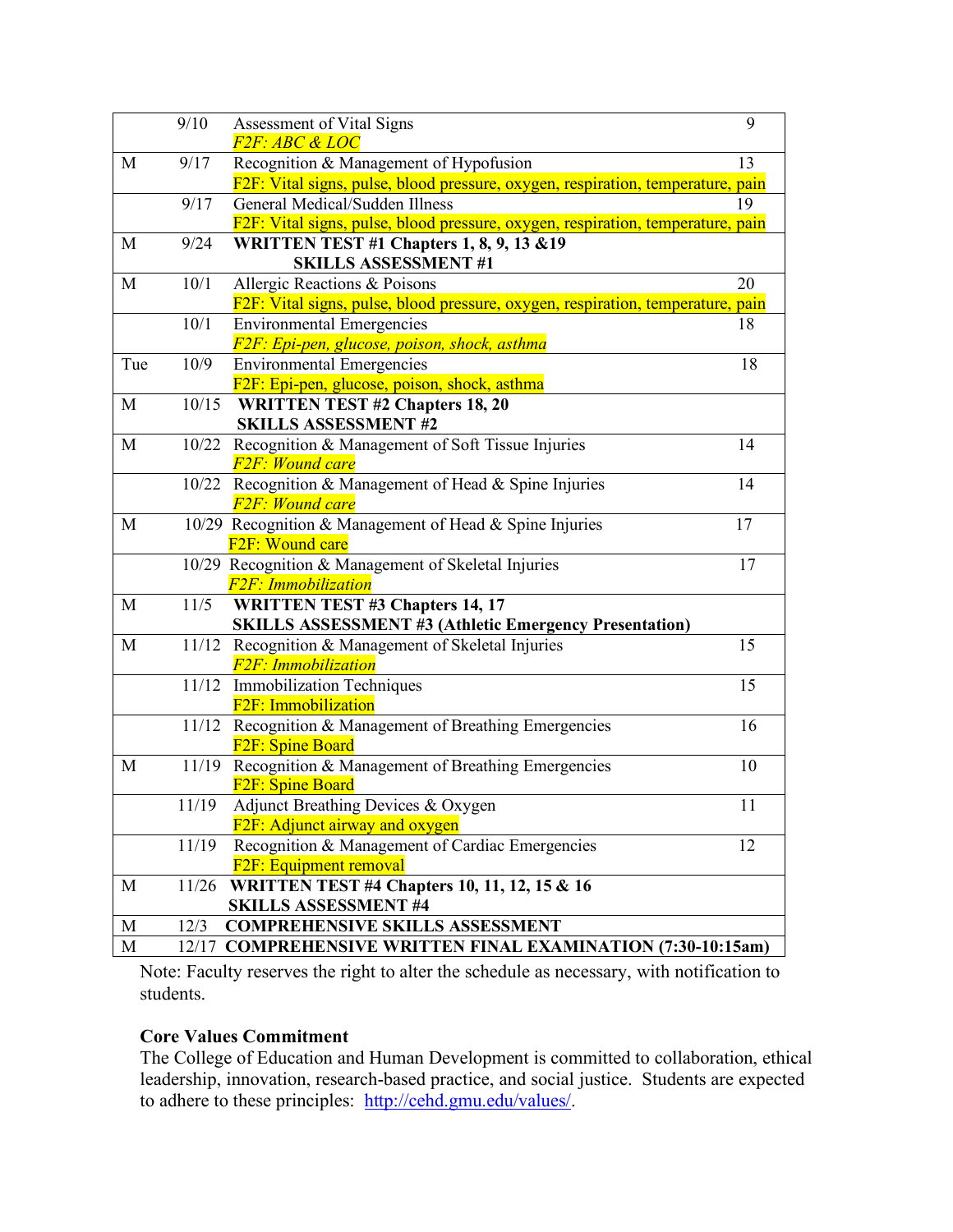## **GMU Policies and Resources for Students**

*Policies*

- Students must adhere to the guidelines of the Mason Honor Code (see http://oai.gmu.edu/the-mason-honor-code/).
- Students must follow the university policy for Responsible Use of Computing (see http://universitypolicy.gmu.edu/policies/responsible-use-of-computing/).
- Students are responsible for the content of university communications sent to their Mason email account and are required to activate their account and check it regularly. All communication from the university, college, school, and program will be sent to students **solely** through their Mason email account.
- Students with disabilities who seek accommodations in a course must be registered with George Mason University Disability Services. Approved accommodations will begin at the time the written letter from Disability Services is received by the instructor (see http://ods.gmu.edu/).
- Students must follow the university policy stating that all sound emitting devices shall be silenced during class unless otherwise authorized by the instructor.

# *Campus Resources*

- Support for submission of assignments to Tk20 should be directed to tk20help@gmu.edu or https://cehd.gmu.edu/aero/tk20. Questions or concerns regarding use of Blackboard should be directed to http://coursessupport.gmu.edu/.
- For information on student support resources on campus, see https://ctfe.gmu.edu/teaching/student-support-resources-on-campus

# **For additional information on the College of Education and Human Development, please visit our website https://cehd.gmu.edu/students/ .**

# **Attendance**

Students are expected to be on time, attend all class meetings and be prepared for in class assignments and projects. Excused absences include the following: illness (must bring a receipt or note from a doctor), family death, athletic/academic event (contact instructor in advance), and others at the discretion of the instructor. For known upcoming absences, students must contact the instructor at least one week in advance of the missed class to make up work. In the case of illness or some other unforeseen absence, the student must contact the instructor before the course meeting via e-mail or telephone. At the next attended class meeting the student will discuss material that is to be completed. *Students will have one week from the excused absence to complete any missed assignments.* It is the student's obligation to pursue any make-up work.